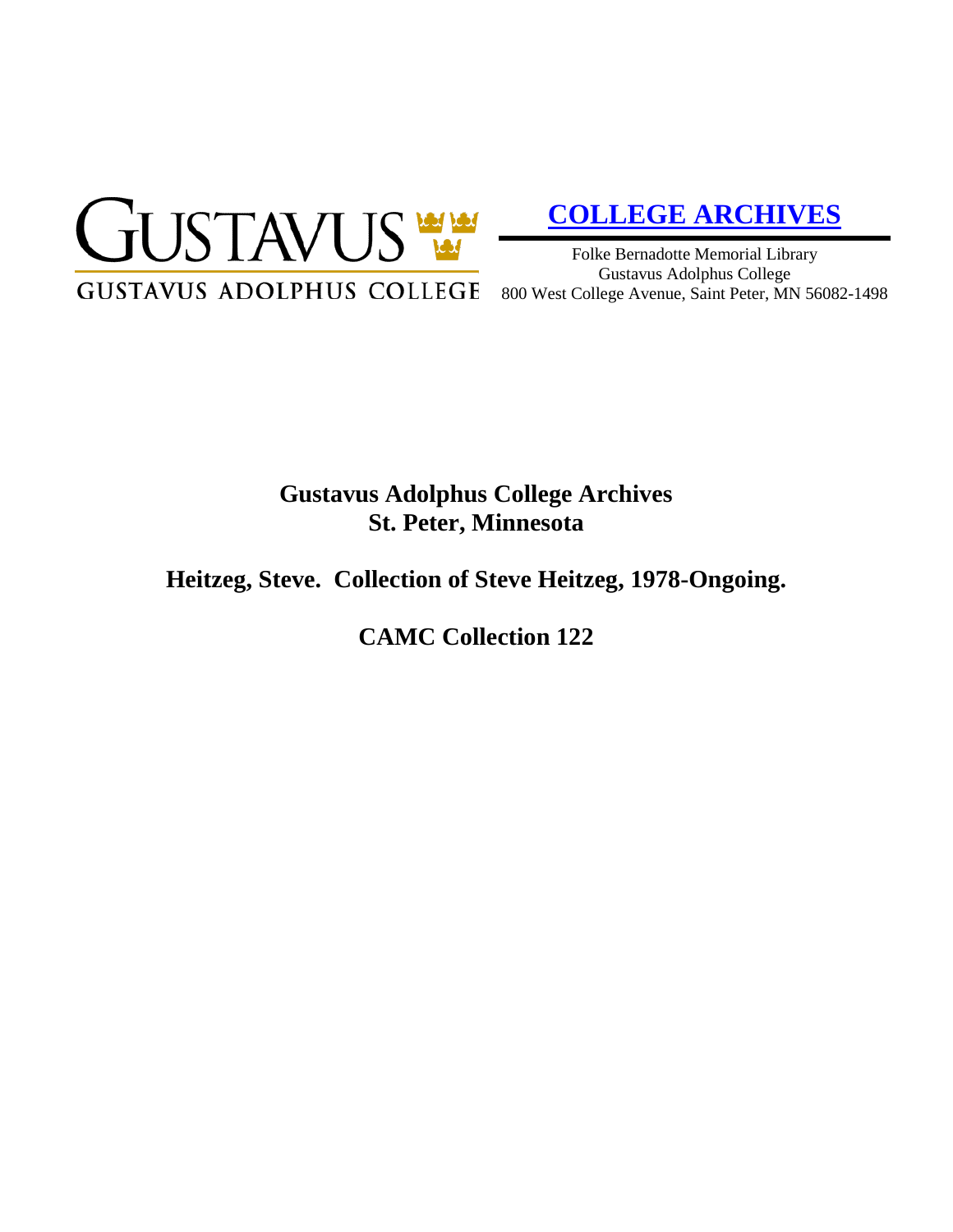#### **Heitzeg, Steve. Collection of Steve Heitzeg, 1978-Ongoing. CAMC Collection 122. 2 half Hollinger boxes.**

#### **ABSTRACT:**

The Steve Heitzeg collection contains materials related to his career as a composer. This includes correspondence, biographical materials, music, programs from premiere performances of his pieces, and publicity, consisting of newspaper and magazine articles, flyers, announcements, and press releases. There is also a copy of "P.S.: A Contemporary Opera" written during his senior year of high school. Heitzeg graduated from Gustavus Adolphus College in 1982 and received the school's First Decade Award in 1992 and the Distinguished Alumni Citation in 1996. Folders are arranged alphabetically.

#### **BIOGRAPHICAL NOTE:**

"Born in 1959, Steve Heitzeg grew up on a dairy farm in southern Minnesota. As a child he studied guitar and piano and wrote his first compositions, including a rock opera. Following undergraduate work at Gustavus Adolphus College, he received his doctorate in music theory and composition from the University of Minnesota School of Music, studying composition with Dominick Argento. He served as the 1993-94 composer-in-residence at the University of Saint Thomas and has taught at Mankato State University and Gustavus Adolphus College. Heitzeg lives in Saint Paul with his wife, daughter and their Weimaraner."

"Heitzeg is the recipient of a 2005 Bush Foundation Fellowship, a 2001 McKnight Fellowship, a Meet The Composer/Reader's Digest-Lila Wallace Commissioning Grant, and American Composer's Forum Continental Harmony grant, Meet The Composer/New York and Midwest grants, and numerous other grants and commissions. He was named Minnesota's "Composer of the Year" in 2000 by the Minnesota Music Academy."

\*Taken from his website<http://www.steveheitzeg.com/bio.html> 17 January 2012.

#### **RESTRICTIONS:**

There are no restrictions on the use of this collection for research purposes. The researcher assumes full responsibility for observing all copyright, property, and libel laws as they apply.

Researchers must use collection in accordance with the policies of the College Archives, the Folke Bernadotte Memorial Library, and Gustavus Adolphus College.

#### **COLLECTION CITATION:**

Heitzeg, Steve. Collection of Steve Heitzeg, 1978-Ongoing. CAMC Collection 122. Gustavus Adolphus College Archives, St. Peter, Minnesota.

#### **ACQUISITION:**

Steve Heitzeg donated the nucleus of this collection during February 1997. New materials will be added as available.

#### **PROCESSED BY:**

Adrianna Darden processed this collection and developed the finding aid during January 2012.